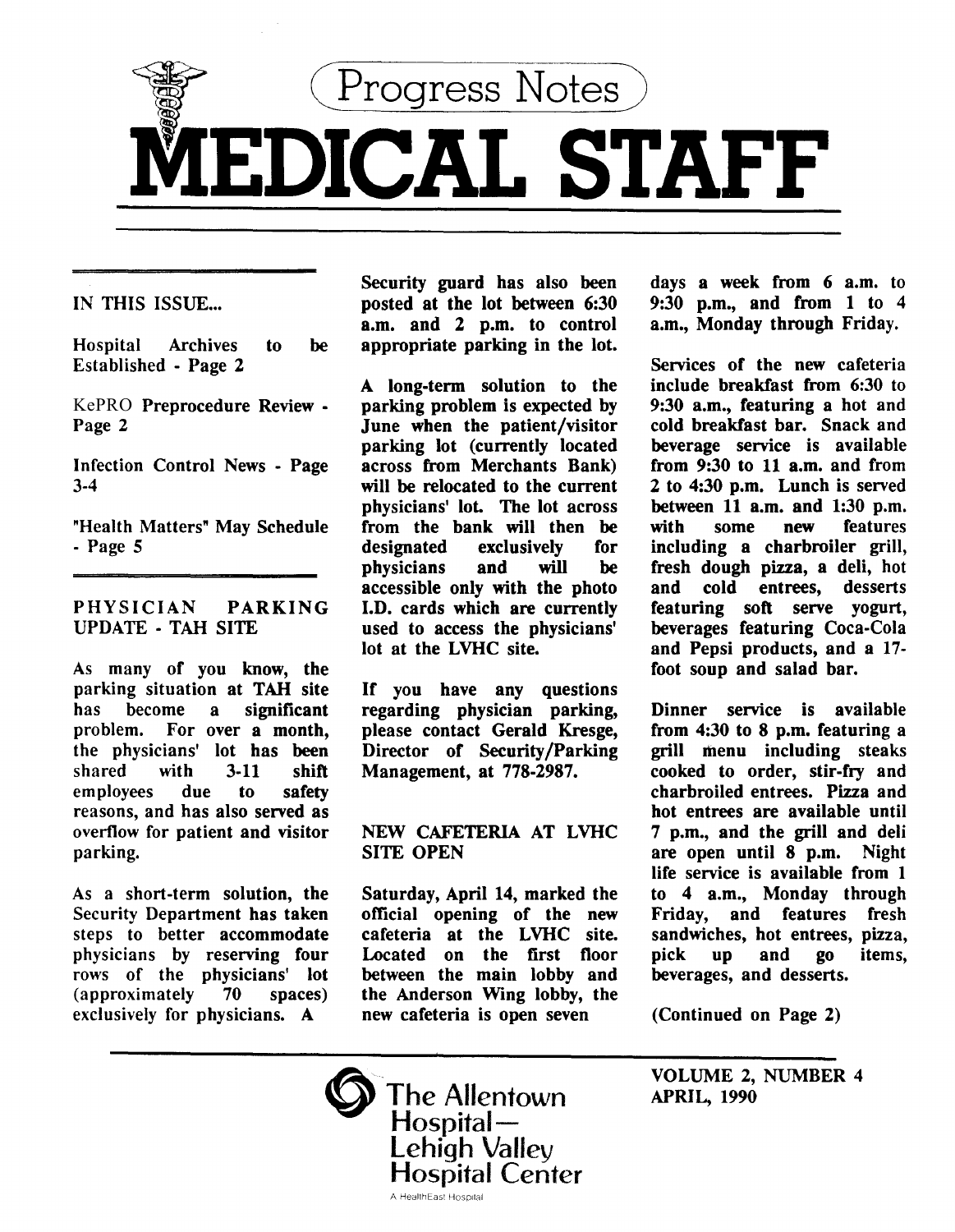To increase efficiency, the renovated cafeteria features three double-sided cashier stations with five new state-ofthe-art electronic cash registers including electronic scales. Condiment stations and ice water dispensers are located beyond the register stations.

The Food Service Staff cordially invites you to<br>experience the bright and experience the bright and pleasant dining atmosphere of the newly renovated cafeteria!

# HOSPITAL HISTORICAL<br>ARCHIVES TO BE ARCHIVES TO BE ESTABLISHED

The Allentown Hospital--Lehigh Valley Hospital Center, with the support of the Dorothy Rider Pool Health Care Trust,<br>is establishing permanent is establishing historical archives at the Hospital. The project is being conducted by the Science History Consultants of Wayne, Pa. Sponsors of the project are Valeria S. Boyer, honorary member of the hospital's Board of Directors, and Dorothy 0. Hoffner, formerly of Air Products and Chemicals, Inc.

The purpose of the archives is two-fold. First, the archives will be a vital resource for administrators and professional staff of the Hospital. The ability to reference and understand the extraordinary and complex history

surrounding the establishment of the Hospital will facilitate important future program and policy decisions.

Secondly, the archives will serve as a resource for the public. Government officials and health policy makers will find a ready source of information which will enable them to make better decisions - - choices that directly affect the quality of care provided by the<br>Hospital. Teachers, social Teachers, social workers, newspaper reporters, and media broadcasters are all potential consumers of archival information. Programs and presentations given by these individuals benefit the entire community.

The archives headquarters, located at 343 West Street, Allentown, is anxious to acquire as much as possible in the way of memorabilia, such as old pictures, records, letters, keepsakes, old surgical instruments -- anything that records a bit of TAH--LVHC history will be welcome. If you are reluctant to part with any memorabilia, the archives office will be glad to photograph them and return them to you.

If you have any questions regarding the Hospital Historical Archives, please contact Mrs. Jess Butrica, archivist, at 778-9680.

#### PORTABLE EXHIBIT AVAILABLE

The Medical Staff recently purchased a portable exhibit for use by members of the<br>Medical Staff in scientific Staff in scientific presentations. The exhibit was used recently by Peter A. Keblish, M.D., orthopedic surgeon, for a presentation at the annual American Academy of Orthopaedic Surgeons in New Orleans, La.

For more information about the exhibit or to reserve it for a presentation, contact Biomedical Photography at 776-8511.

## KEPRO PREPROCEDURE REVIEW

On January 4, 1990, KePRO implemented preprocedure review of the following 10 procedures: coronary artery bypass surgery, angioplasty,<br>hvsterectomies, transurethral hysterectomies. resection of the prostate, major joint replacements (excluding fractures), carotid endarterectomy,<br>revascularization procedures, revascularization laminectomies, cataract removal, and pacemaker insertion.

Please note that the preauthorization code is required in order for the physician and the hospital to receive payment.

(Continued on Page 3)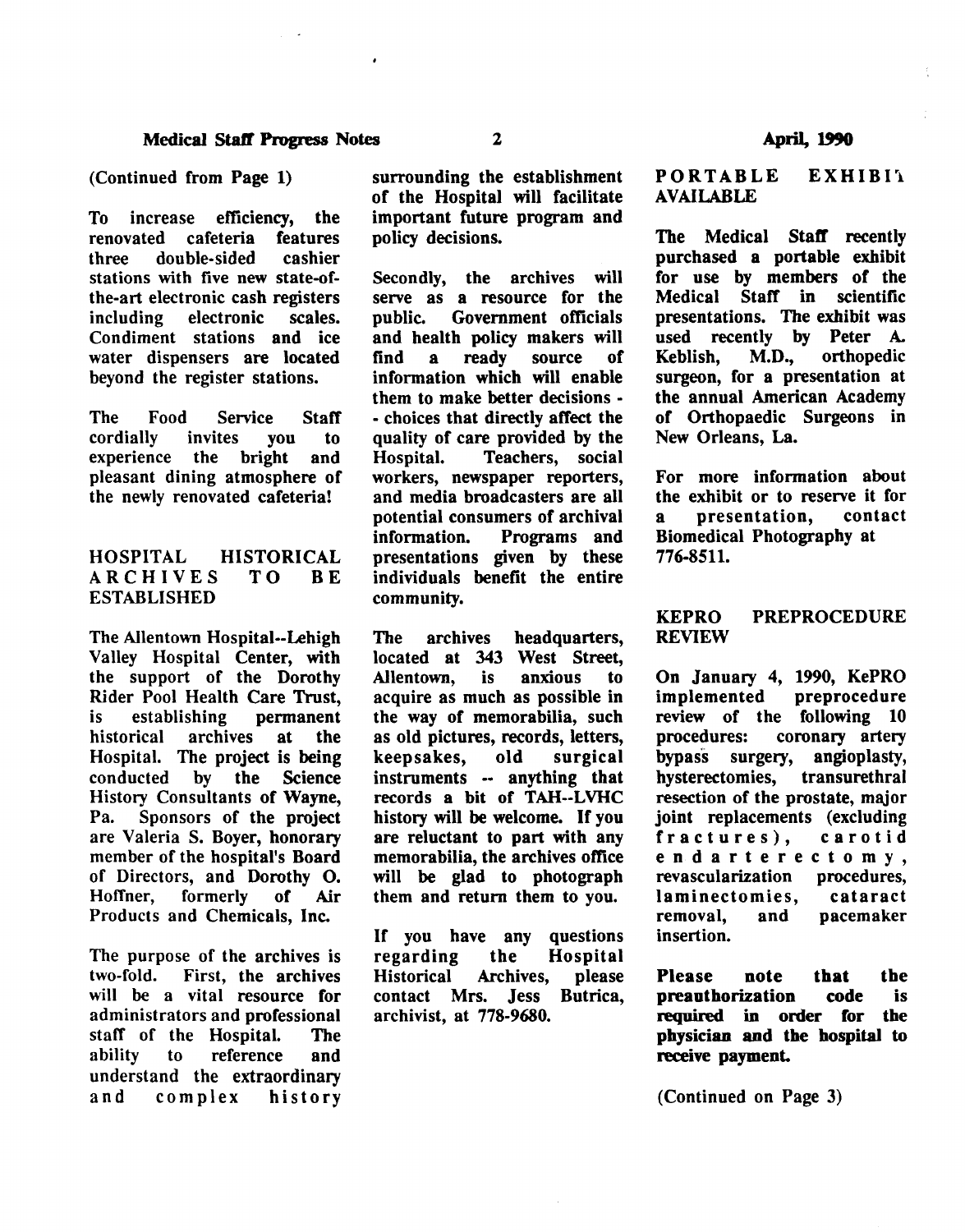The Utilization Review Department is screening all elective reservations and the operating room schedule to<br>insure that proper proper<br>has been authorization obtained. Patients who are admitted for reasons other than these and require one of these procedures during their hospitalization also require preprocedure approval. Please notify the Utilization Review Department at 778-2414 (TAH site) or 776-8604 (LVHC site) of any patient who is scheduled for one of the procedures whether the surgery is elective, urgent or emergency.

Any procedure that is not preapproved will be reviewed by KePRO post-discharge, prebilling. Neither the Hospital nor the physician will receive payment until KePRO approves the case.

KePRO will review to determine if the case represents:

\* An emergency situation which prevented preprocedure review

\* An extenuating circumstance (e.g., patient not known to be a Medicare beneficiary until after surgery)

An instance of noncompliance

Cases representing episodes of noncompliance will be profiled

on a quarterly basis. Greater than six cases or five percent (whichever is greater) will result in the need for the hospital to develop a corrective action plan. Further patterns<br>of noncompliance will be noncompliance will grounds for sanction.

#### MEDICAL RECORDS NEWS

Consistent and thorough chart documentation plays an ever<br>increasing factor in the increasing prospective payment<br>environment. To assist environment. physicians, a Medical Records manager will be attending future Medical Staff divisional meetings to point out potential<br>documentation pitfalls, and documentation pitfalls, and<br>explain the impact good the impact good documentation has on decreasing KePRO DRG /coding denials. These efforts should also increase the Hospital's case mix as an additional longterm benefit.

If you have any questions regarding this issue, please contact Inge Meyers, Manager, Inpatient/Outpatient Coding, Medical Records, at 776-8340.

INFECTION NEWS CONTROL

# Standing Permission for HIV **Antibody Testing**

Several physicians have expressed interest in giving standing permission to the AIDS Activities Office to obtain patient (or significant other) consent for HIV antibody<br>testing after a significant testing after a significant<br>emplovee blood/body fluid blood/body exposure.

There are several key points that you should know if you choose to grant permission:

\* When an exposure occurs, permission for consult will be written on the physician's order sheet as a telephone order (T.O.). The name of the physician on record (the name on the patient's stamp) will be used as the ordering physician.

The appearance of the telephone order in the chart will be the notification that an<br>exposure has occurred. (No exposure has occurred. additional telephone calls will be made.)

\* You will be notified of any abnormal test results.

\* This procedure only applies<br>to inpatients (i.e., those to inpatients patients still in the hospital at<br>the time follow-up is the time follow-up is conducted).

If you have any questions, please contact Andrea Geshan, R.N., Director, Infection Control and AIDS Activities, at 778-2400 or 776-8197.

(Continued on Page 4)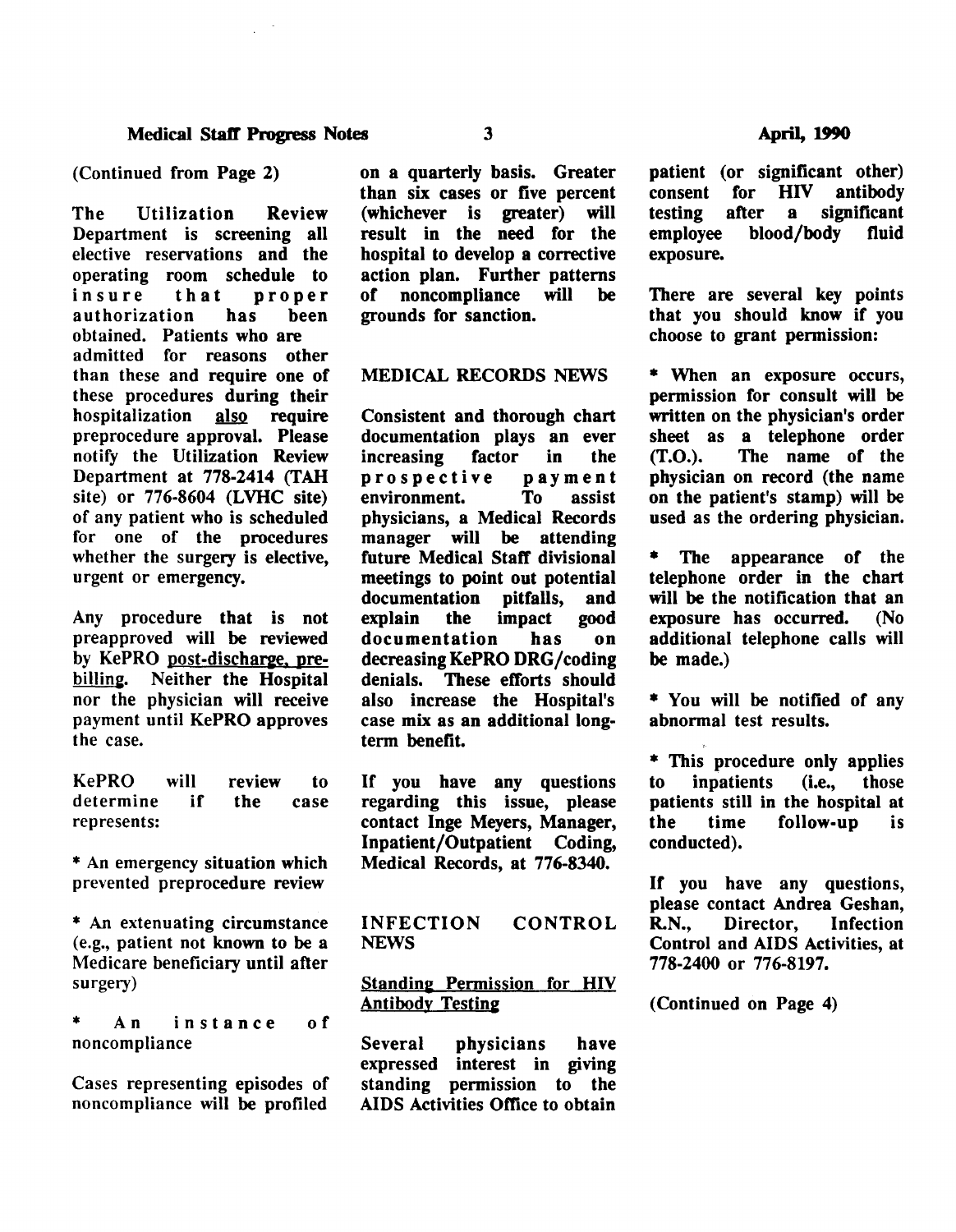## Creutzfeldt-Jakob Disease (CJD) Precautions

Revised precautions for known or suspected Creutzfeldt-Jakob<br>Disease were recently recently distributed to all departments to be inserted in Section II of the Infection Control Manual. A copy of the Infection Control Manual may be found on any nursing unit. In addition, the new guidelines are available in the Medical Affairs Office at either site for your review.

If you have any questions, please call Infection Control at 776-8197.

## LABORATORY UPDATE

#### New Inpatient Chem 18 Test

With the agreement of the Department of Medicine, the laboratory will institute a new inpatient Chern 18 profile on April 30. This is the normal Chern 20 minus cholesterol and triglyceride. This Chern 18 is the only profile which will be available on a day-to-day basis for an inpatient. Chem 20 will be orderable as usual for all preadmission, emergency room, and outpatients.

The Chem 18 profile is being<br>instituted for two reasons. two reasons. First, lipid results on hospitalized patients are not clinically reliable, and second, the laboratory will experience considerable reagent cost<br>savings. This new inpatient This new inpatient profile is listed on the current laboratory requisition form.

If you have any questions regarding this new test, contact Gerald E. Clement, Ph.D., regarding this new test, contact<br>Gerald E. Clement, Ph.D.,<br>D i r e c t o r ,<br>Toxicology/Chemistry/Immuno Toxicology/Chemistry/Immuno<br>logy, at 776-8150, or the at 776-8150, or the Chemistry Department at 776- 8170.

# SPD CHARGEABLE ITEMS - LVHC SITE

Please note that SPD chargeable products at the LVHC site are now being tagged with bright yellow bar code labels. These labels have replaced the white charge slip. Please assure that these labels are forwarded to the unit clerk in order that correct patient billing can occur. Your cooperation is appreciated.

ABG RESULTS NOW AVAILABLE ON HIS AT TAH **SITE** 

Effective April 2, results of ABG's performed in the Pulmonary Lab at TAH site are available through the Hospital Information System (HIS). Results are available shortly after analysis and may be obtained by entering RSLT. Results are available in HIS for 48 hours following the test. Hard (paper) copies will continue to

 $\frac{1}{1}$ 

be distributed and placed on<br>the chart. This procedure is This procedure is similar to that which exists at the LVHC site.

If you have any questions regarding the reporting of<br>ABG's, contact John ABG's, DelVillaggio, Chief, Respiratory Care, at 778-2258.

#### **COMMUNITY** CATALOG DEVELOPED SERVICES<br>TO BE TO B

The Chronic Disease Education Committee is developing a catalog of various community services available for patient<br>referral. As part of this As part of this process, a survey will be distributed to physicians in the near future to determi. referral areas to include in the catalog.

Questions or suggestions regarding this project should be directed to Sandy Schwartz, Patient Education Department, at 776-8775.

# PHYSICIAN MEETING GUIDE AVAILABLE IN MEDICAL AFFAIRS

"Physicians' Travel & Meeting Guide," a monthly publication listing upcoming meetings and conferences throughout the world, is available for viewing in the Medical Affairs Office at both Hospital sites.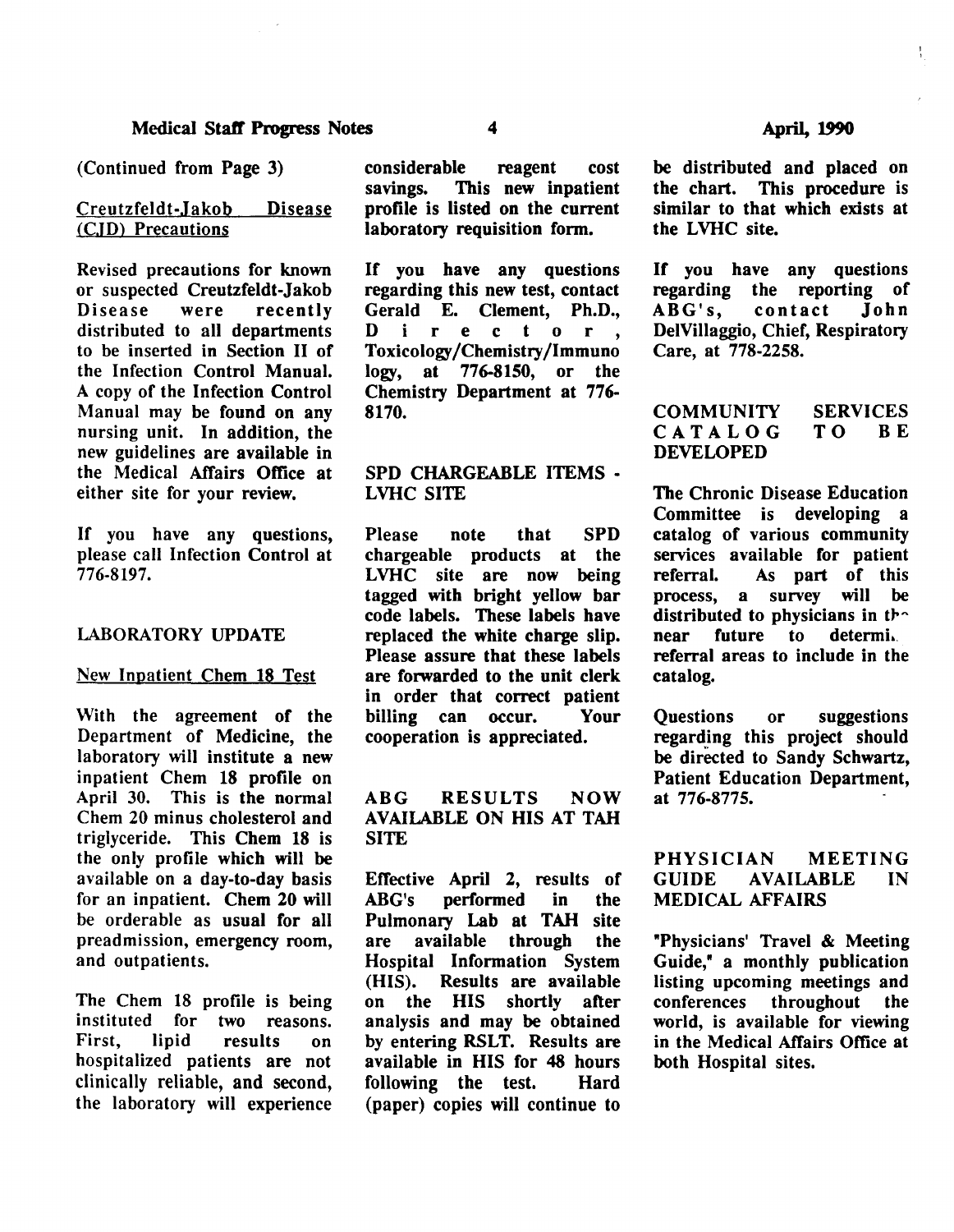"HEALTH MATTERS" MAY **SCHEDULE** 

"Health Matters," a nationally-<br>syndicated television series syndicated television series featuring timely health care topics and underwritten in this area by TAH--LVHC, will present the following programs during May:

May 2 - "Better Sight for Sore Eyes" with Harry W. Buchanan IV, M.D., Chief of<br>Ophthalmology, and Robert Ophthalmology, Kiesel, M.D., ophthalmologist.

May 9 - "Digestive Disorders" with Carl F. D'Angelo, M.D., Chief of Gastroenterology, and Lawrence W. Bardawil, M.D., gastroenterologist.

May 16 - "When Nature Needs Help" (Caesarean Birth) with Oscar A Morffi, M.D., pediatrician, and Gregory J, Radio, M.D., obstetrician/gynecologist.

May 23 - "Thinner and Staying There" with Donna Dispas, R.D., Program Director, Weight Management Center of Lehigh Valley, and Peter F. Rovito, M.D., general surgeon.

May 30 - "A Good Night's Sleep" (Insomnia) with John P. Galgon, M.D., pulmonologist, and William R. Pistone, D.O., neurologist.

"Health Matters" is televised on WLVT-TV, Channel 39, on Wednesdays at 7:30 p.m., and again on Saturdays at 4 p.m.

#### HEALTHCOUNTS NEWS

#### Free Public Lectures

HealthCounts, the employee<br>and community wellness and community wellness<br>program of The Allentown program of The Hospital--Lehigh Valley Hospital Center, will present a series of programs and lectures concerning health promotion and disease prevention.

The free public lectures, sponsored by the Chronic Disease Education Committee of TAH--LVHC, include:

"Living with Chronic Obstructive Pulmonary Disease" will be presented on Wednesday, April 18, from 7 to 8:30 p.m., in Classroom 1 of the LVHC site. Sharon Goldner, R.D., registered dietitian, and Ann Cerra Pierre, M.S.W., social worker, will discuss specific methods of relaxation, stress management, and healthy eating.

"Improving Your Activity with Chronic Obstructive Pulmonary Disease" will be presented on Wednesday, April 25, from 7 to 8:30 p.m., in Classroom 1 of the LVHC site. Holly George, OTR/L, registered occupational therapist, and Michael Zerbe, P.T., registered physical therapist, will discuss specific activities and exercises to improve energy and decrease shortness of breath.

"Coping with Change" will be presented on Wednesday, May

2, from 7 to 9 p.m., in Classroom 1 of the LVHC site. Maureen Beilman, M.Ed., will discuss how to handle major changes in your life and the various problems they bring. Emphasis will be on the positive aspects of change.

"Learning How to Relax" will be presented on Tuesday, May 15, from 7 to *9* p.m., in the Auditorium at TAH site. Kevin Siddons, M.Ed., will discuss the causes of stress, its emotional and physical impact, and techniques for relief and reduction.

"Sun Sense for Your Skin" will be presented on Wednesday, May 16, from 7 to *9* p.m., in Classroom 1 of the LVHC site. Alan Schragger, M.D., dermatologist, will describe the aging process of the skin and proper skin care. Helpful hints on how to avoid over exposure to the sun and skin cancer will also be provided.

In addition to these free lectures, programs to help your patients look and feel their best are also available through<br>the HealthCounts program. the HealthCounts Some of these programs include Weight Control, Smoke Stoppers, and Smoking Cessation through Hypnosis.

For more information or to register your patients, please call HealthCounts at 821-2150.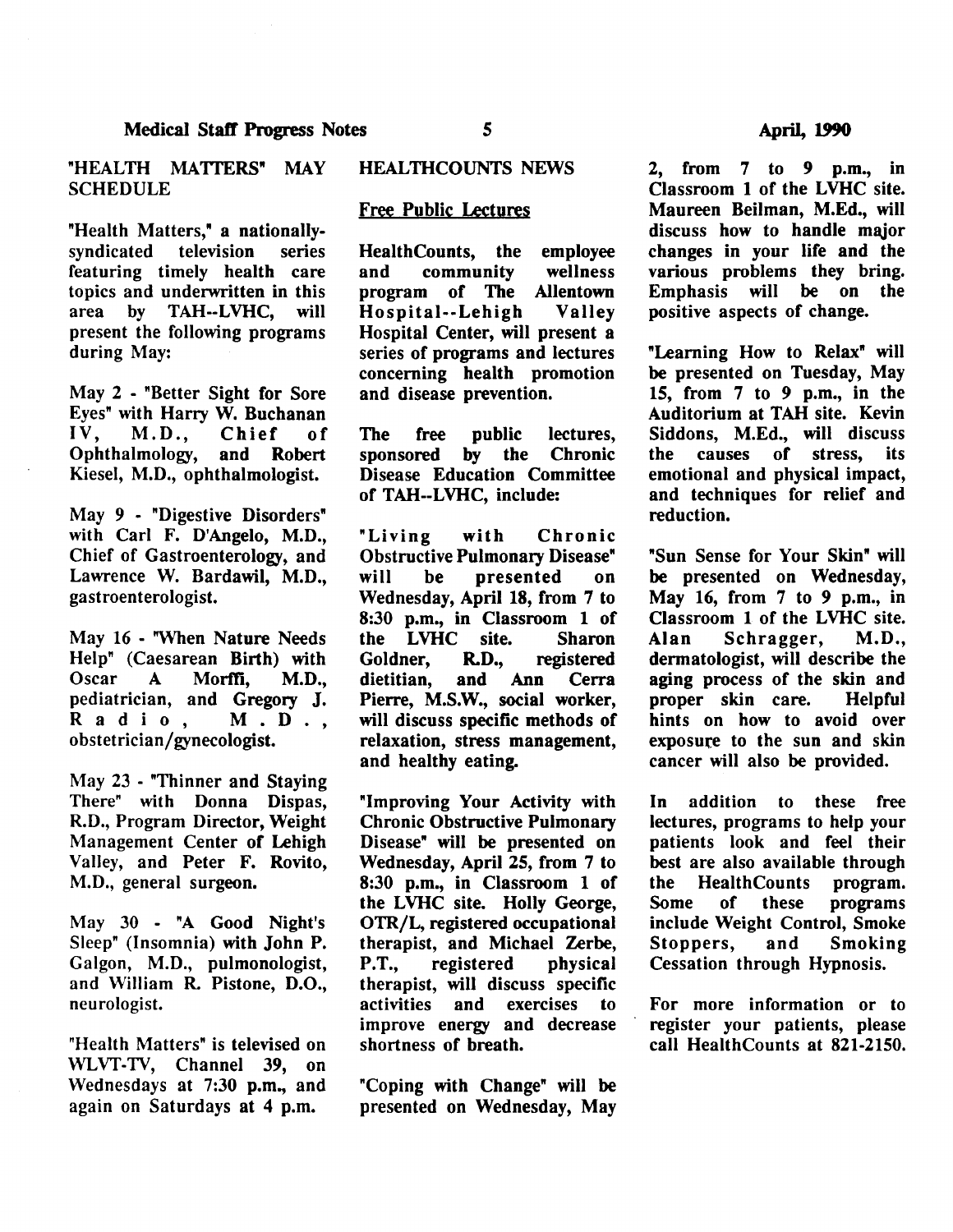William A. Castaldo, M.D., pulmonologist, was recently informed by the American Board of Internal Medicine that he successfully passed the<br>Critical Care Medicine re Medicine<br>and is now Examination certified as a Diplomate in Critical Care Medicine.

Kevin E. Glancy, M.D., general<br>and trauma surgeon, has trauma surgeon, has recently become a Diplomate of<br>the American Board of American Board of Emergency Medicine. Additionally, he holds a letter of Added Qualifications in Surgical Critical Care.

William M. Markson, M.D., cardiologist, was recently informed by the American Board of Internal Medicine that he successfully passed the Subspecialty Examination and is now certified as a Diplomate<br>in the Subspecialty of Subspecialty of Cardiovascular Disease.

Herbert L. Hyman, M.D., gastroenterologist, was recently named to the Council of Trustees of Kutztown University. Dr. Hyman, who has become increasingly well known for his work focusing on the rapidly growing population of older people, is a fellow of the American College of Physicians, the American College of Gastroenterology, the Academy of Psychosomatic Medicine, and the Royal Society of Medicine in London, England.

# PUBLICATIONS, PAPERS AND PRESENTATIONS

Michael A. Chemofsky, M.D., and Rai P. Chowdary, M.D., plastic surgeons, were two of the authors of an article titled "Use of Vein-patch Angioplasty<br>in Microvascular Tissue Microvascular Transfers" which was published in the March 1990 issue of the Annals of Plastic Surgery.

Kevin E. Glancy, M.D., general and trauma surgeon, had an article "Review of Pancreatic Trauma" published in the July 1989 issue of the Western 'Journal of Medicine.

Geoffrey G. Hallock, M.D., plastic surgeon, had an article Reconstruction Following Fournier's Gangrene Using the Medial Thigh Fasciocutaneous published in the January 1990 issue of the **Annals of Plastic**<br>Surgery. This technical Surgery. innovation allowed reconstruction of a massive scrotal and perineal defect using a single leg as a donor site, whereas prior techniques required bilateral lower extremity incisions with their inherent increased morbidity.

In addition, Dr. Hallock and Thomas J. Koch, M.D., otolaryngologist, authored a paper, "External Monitoring of Vascularized Jejunum Transfers Using Laser Doppler Flowmetry," which was published in the March 1990 issue of Annals of Plastic Surgery. The paper<br>summarized a means of summarized a means of<br>observing viability of the viability of the viability. intestinal graft placed by a<br>microsurgical technique for microsurgical<br>esophageal reconstruction without actually having to leave any of the head and neck wounds open.

Peter A. Keblish, M.D., orthopedic surgeon, presented two exhibits and two scientific presentations at the annual<br>American Academy of Academy of Orthopaedic Surgeons in New Orleans, La. Dr. Keblish was the primary author of one scientific presentation and one<br>exhibit, performed in performed in<br>with Dr. Seth conjunction with Dr. Greenwald of the Mt. Sinai Bioengineering Research La<sup>+</sup> Cleveland,  $Oh.$  He was als. coauthor of an exhibit and scientific paper in conjunction with Dr. Fred Buechel of the New Jersey Medical College. All presentations involved various aspects of total and<br>partial knee replacements. partial knee replacements.<br>One scientific exhibit scientific represented the combined efforts of the Hospital's Research and Biomedical Photography Departments with the special technical assistance of Carol Gagnon and Darla Molnar. The portable exhibit utilized is a recent purchase of the Medical Staff for use in scientific presentations.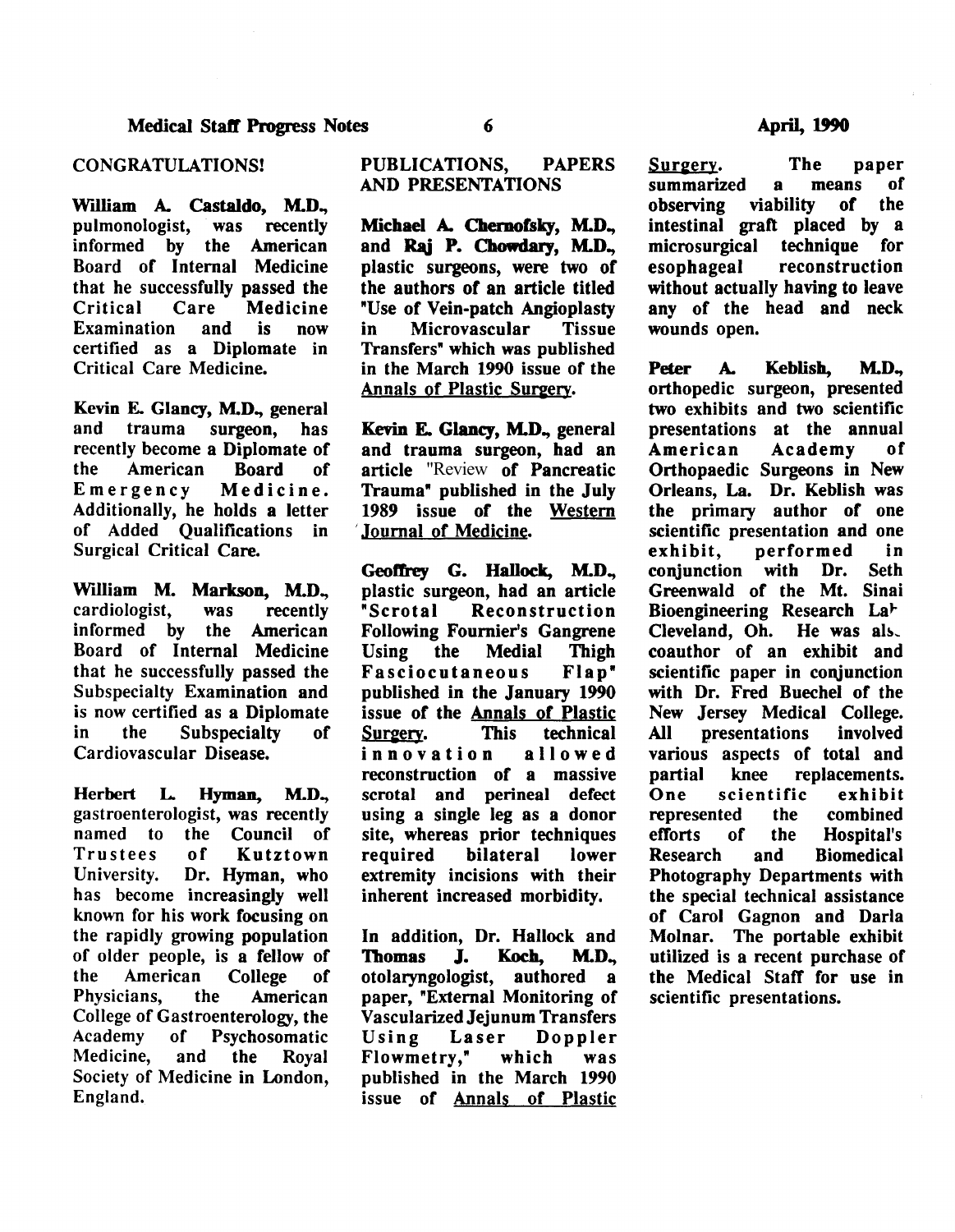## ATIENTION PHYSICIAN OFFICE BILLING CLERKS

"Reimbursement Alert 1990:<br>Coding Strategies for Coding Strategies for Physicians." videotape which discusses CPT-4 coding guidelines, will be shown on Tuesday, April 24,<br>from 9 to 11 a.m., in from  $9$  to Classroom 3 at the LVHC site, and on Wednesday, April 25, from 9 to 11 a.m., in the Auditorium of TAH site. The videotape will benefit physician office personnel who are involved with physician billing.

To register for either showing, please call Janet M. Laudenslager in the Medical Affairs Office at 776-8968.

#### UPCOMING CONFERENCES AND SEMINARS

TAH--LVHC Reeional Symposium Series

"Fifth Annual Postgraduate<br>Course in Obstetrics and Course in Obstetrics and Gynecology" will be held Friday and Saturday, April 20 and 21, at The Allentown Hilton. The program will provide those attending with updated information on clinical obstetrics and gynecology. It focuses on three subspecialty areas: gynecologic oncology, maternal-fetal medicine, and<br>reproductive endocrinology. endocrinology. There will be a case presentation and discussion in each section.

"Tenth Annual Update in Cardiology' will be held on Thursday, May 3, from 8 a.m. to 3:15 p.m., in the Auditorium at the LVHC site. Physicians and other health professionals<br>interested in the latest interested in the latest<br>breakthroughs in selected breakthroughs aspects of cardiology will benefit from this program.

"A Day in Geriatrics" will be held on Saturday, May 12, from 8:30 a.m. to 12:45 p.m., in the Auditorium at the LVHC site. Physicians, nurses, and other health care workers interested in an update in geriatrics will benefit from the program.

"Topics in Clinical Pharmacology' will be held on Saturday, May 19, from 8:30 a.m. to 12:30 p.m., in the Auditorium at the LVHC site. This program will benefit physicians, pharmacists, nurses, and other health care workers<br>concerned with topics in concerned with topics in clinical pharmacology.

"Selected 1byroid Disease Topics• will be held on Saturday, June 2, from 8:30 a.m. to 12:25 p.m., in the Auditorium at the LVHC site. The program will benefit physicians, nurses, and other health care professionals interested in an update on selected thyroid topics.

"Perinatal Loss: Achieving Dynamic Awareness• will be held on Wednesday, June 6, from 8 a.m. to 4:30 p.m., in

Classrooms 1, 2 and 3 at the Nurses, social workers, counselors, pastoral counselors, physicians, and any professionals involved with caring for persons experiencing a perinatal loss will benefit from this program.

For more information and fees for any of the above programs,<br>contact Human Resource **Resource** Development at 776-8322.

HealthEast Laboratories to Sponsor AIDS Seminar

"Interdepartmental Laboratory Contributions to the Diagnosis of AIDS" will be held on Friday, April 20, beginning at 7:30 a.m., in the Auditorium of the LVHC site. The program is designed for laboratorians, physicians, nurses, pharmacists, and other health care workers.<br>Upon completion of the completion program, the participants will be able to identify specific laboratory tests used in the diagnosis of HIV infection.

For more information, contact Daniel Kaczor, MT (ASCP),<br>Hemostatis Supervisor, or Supervisor, or Diane C. Halstead, Ph.D., Director, Microbiology/ Virology /Immunology, at 776-8150.

(Continued on Page 8)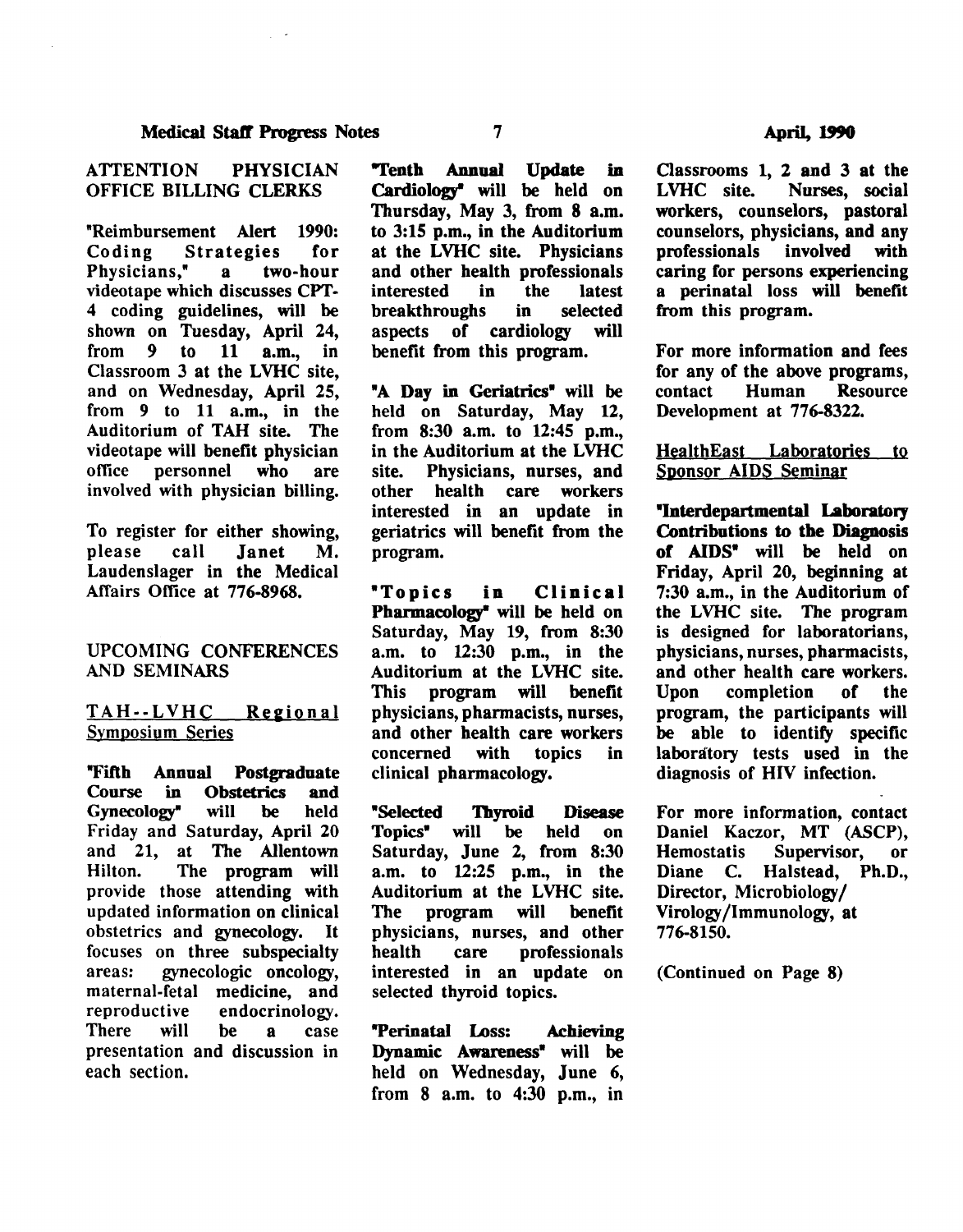## Primary Care Seminars

"Cancer Pain Management" will be held on Saturday, April 21, from 8 a.m. to 2:30 p.m., at the Holiday Inn Conference Center. This symposium is designed to provide participants with an understanding of pain<br>assessment techniques and assessment techniques clinical approaches in managing cancer pain. Nonpain symptom management will also be addressed to provide the primary care provider with practical information that can be utilized in caring for persons with cancer.

"Failure to Diagnose Breast Cancer - Medicolegal Issues" will be held on Wednesday, June 13, from 10 a.m. to noon, in Classroom 1 at the LVHC site. Max Borten, M.D., J.D., Director of Medical Gynecology, Beth Israel Hospital, Boston, Ma., will be the guest speaker. Dr. Borten's presentation will explore the currently acceptable standard of care for the early diagnosis of breast cancer. Liabilities attached to the failure to identify a breast malignancy at its earliest manifestations will be discussed in detail.

For more information on either of these programs, please call the Comprehensive Community Cancer Center at 778-2582.

#### Medical Grand Rounds

"Viral Hepatitis 1990" will be presented on Tuesday, April 17, by Willis Maddrey, M.D., Magee Professor of Medicine and Chairman, Department of Medicine, Thomas Jefferson University, Philadelphia.

"Pathogenesis and Treatment of NSAID-Induced Gastropathy" will be presented on Tuesday, April 24, by M. Michael Wolfe, M.D., Assistant Professor of Medicine, Harvard Medical School, Brighman & Women's Hospital, Boston, Ma.

Medical Grand Rounds held every Tuesday at noon in the Auditorium at the LVHC site. For more information, contact the Department of Medicine at 776-8200.

Please note: Beginning in March, 1990, Medical Grand Rounds bas been audiotaped. Anyone wishing to sign out a particular tape should contact Bret Bissey in the Department of Medicine at 776-8200.

 $\mathbf{I}$ 

Neurosciences Conference -**Visiting Speaker** 

On Friday, May 18, beginning at 11 a.m. in the Auditorium at the LVHC site, Asa Wilbourn, M.D., from the Cleveland Clinic, will discuss Thoracic Outlet Syndrome. He will discuss the difficulties in<br>diagnosis and the many diagnosis and the many controversies about the existence of this syndrome and prior literature in this area.

#### Department of Pediatrics Conference Schedule

Pediatric Grand Rounds will be held on Tuesday, April 17, beginning at 8 a.m. in the Auditorium at TAH site.

"GE ReDox: A Pediatr. Enigma" will be presented by Chris Liacorous, M.D., Gastroenterology and Nutrition Division, Children's Hospital of Philadelphia, on Friday, April 20, beginning at noon in the Auditorium at TAH site.

Pediatric Grand Rounds will be held on Tuesday, April 24, beginning at 8 a.m. in the Auditorium at TAH site.

For more information, contact Beverly Humphrey in the Department of Pediatrics at 778-2540.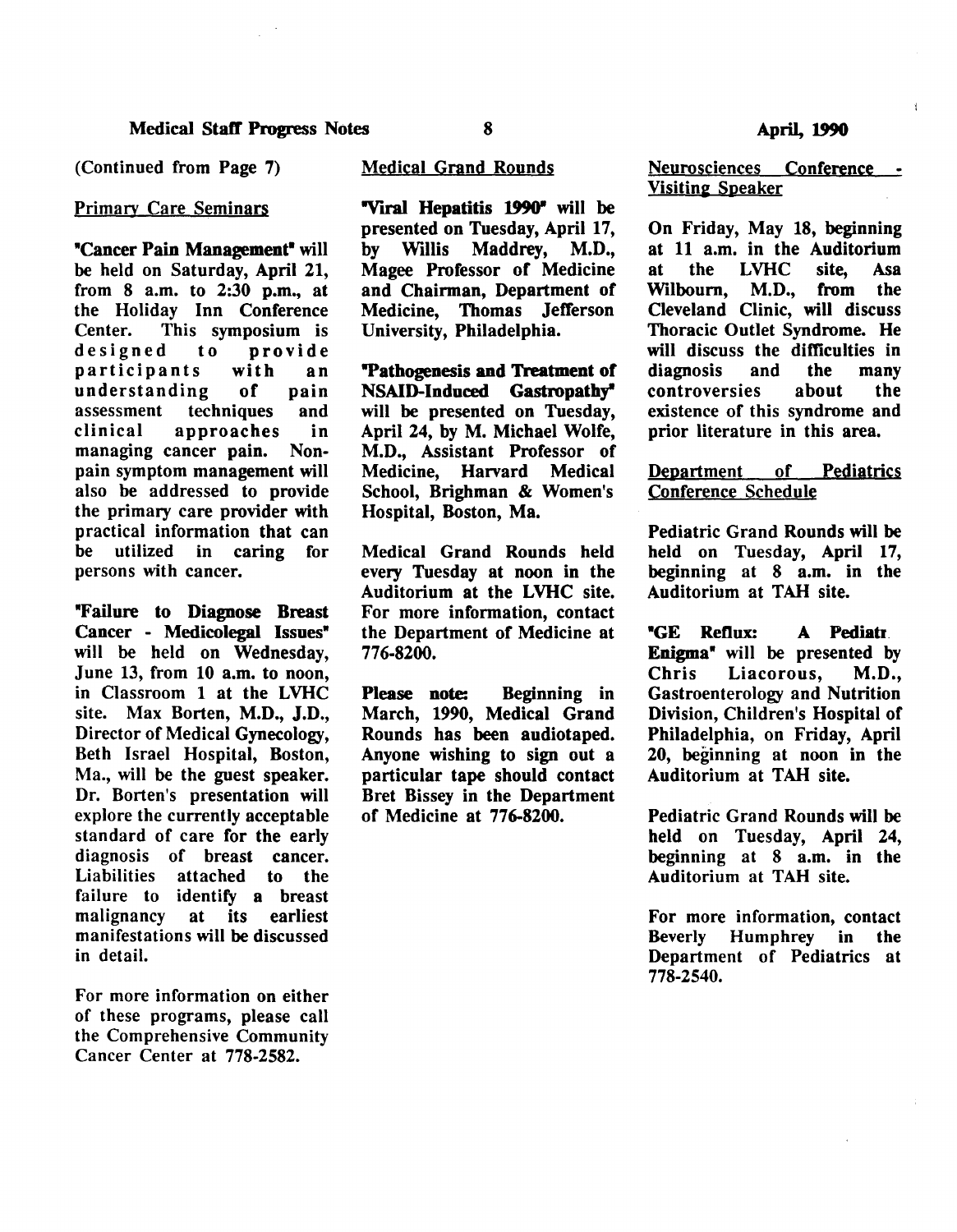#### WHO'S NEW

The Who's New section of Medical Staff Progress Notes contains an update of new appointments, address changes, newly approved privileges, etc. This has replaced the monthly "All Concerned" bulletins which<br>notified all hospital hospital departments of these changes. Please remember that each<br>department or unit is department or unit is responsible for updating its directory, rolodexes, and approved privilege rosters.

#### **Medical Staff**

#### Appointments

Michael Koslow, M.D. Joining John J, Cassel, M.D. 1259 S. Cedar Crest Blvd. Suite 317 Allentown, PA 18103 (215) 437-6222 Department of Medicine Division of Internal Medicine Section of Cardiology Provisional Active

Bruce I. Rose, M.D. 2200 Hamilton Street Suite 105 Allentown, PA 18104 (215) 776-0997 Department of Obstetrics & Gynecology Reproductive Endocrinologist Provisional Active

#### Appointment of Chief. Division of Colon and Rectal Sureery

John J, Stasik, M.D.

#### **Additional Privileges**

Lawrence W. Bardawil, M.D. Department of Medicine Division of Internal Medicine Section of Gastroenterology Sphincterotomy Privileges

Kevin E. Glancy, M.D. Department of Surgery<br>Division of General Division Surgery /Trauma PEG /PEJ Privileges

George W. Hartzell, M.D. Department of Surgery Division of General Surgery Laser Privileges

John D. Harwick, M.D. Department of Surgery Division of Otolaryngology Unrestricted Thyroidectomy Surgical Privileges

Glen H. TinkofT, M.D. Department of Surgery<br>Division of General Division Surgery /Trauma PEG /PEJ Privileges

Changes of Address

Jeffrey E. Burtaine, M.D. 1251 S. Cedar Crest Blvd. Suite 103C Allentown, PA 18103 (215) 435-1151

Joseph M. Zasik, Jr., D.O. 65 E. Elizabeth Avenue Suite 200 Bethlehem, PA 18018 (215) 866-2048

#### Allied Health Professionals

#### Appointments

Margery A. Fettig, R.N. Physician Extender Professional Category - R.N. John J, Cassel, M.D.

Debra A. Lutz, R.N. Physician Extender Professional Category - R.N. Geoffrey G. Hallock, M.D.

David R. Renner, PA-C Physician Extender Physician Assistant David B. Sussman, M.D.